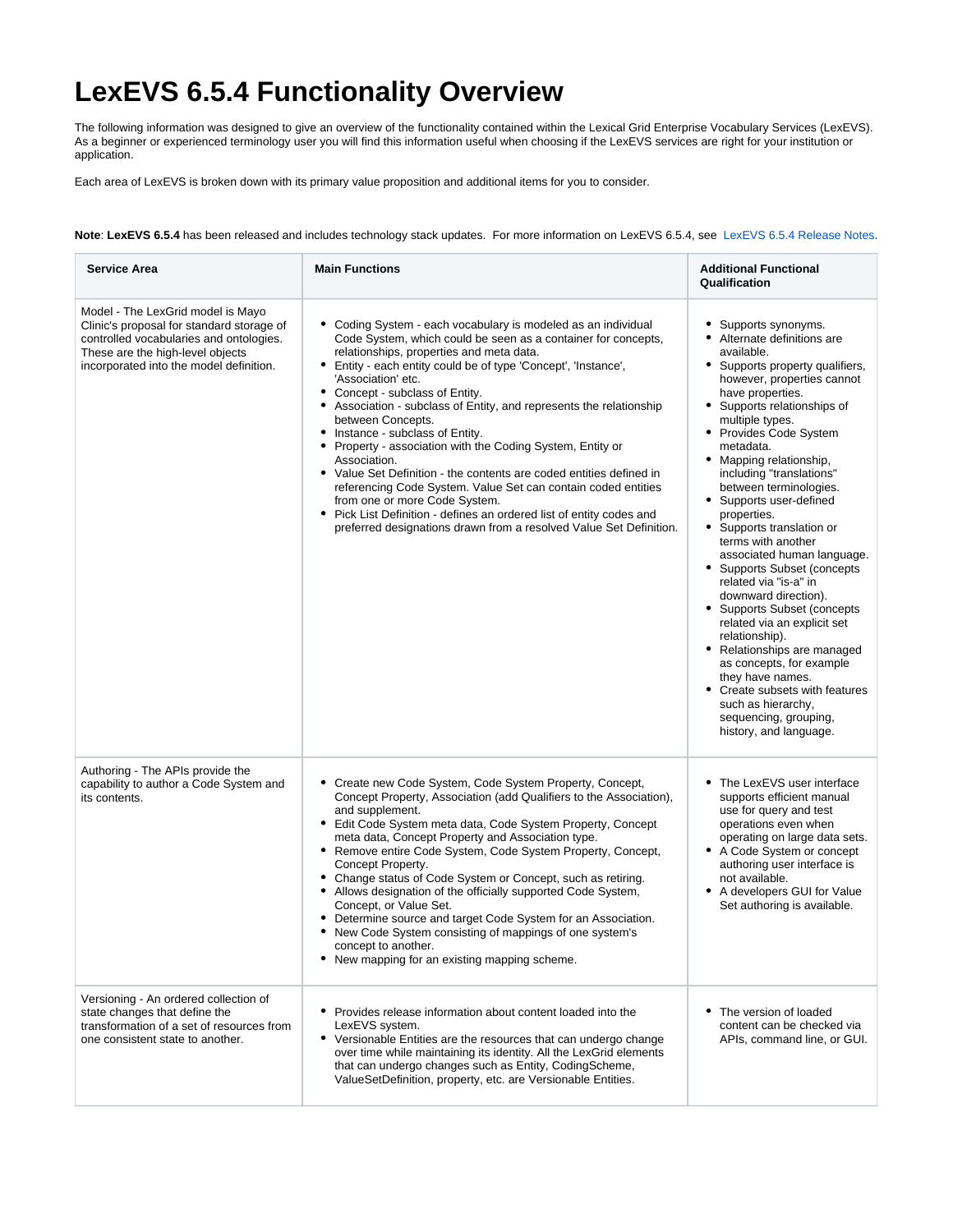| CTS2 - Support for Common<br>Terminology Services.                                                                                                                                                | • CTS2 defines the functional requirements of a set of service<br>interfaces to allow the representation, access, and maintenance of<br>terminology content either locally, or across a federation of<br>terminology service nodes.                                                                                                                                              | • Fully compliant with CTS2<br>1.1<br>• Now featuring CTS2<br>compliant Query and Read<br>services                                                                                                                                                              |
|---------------------------------------------------------------------------------------------------------------------------------------------------------------------------------------------------|----------------------------------------------------------------------------------------------------------------------------------------------------------------------------------------------------------------------------------------------------------------------------------------------------------------------------------------------------------------------------------|-----------------------------------------------------------------------------------------------------------------------------------------------------------------------------------------------------------------------------------------------------------------|
| Mapping - Concept, Instance, or<br>Association mapping between two<br>different ontologies.                                                                                                       | • LexEVS provides inter-terminology relationship support, authoring,<br>and loading.                                                                                                                                                                                                                                                                                             | • Mapping scheme is loaded<br>independent of the mapped<br>ontologies.                                                                                                                                                                                          |
| Value Set - Value Set Definition within<br>the LexGrid logical model defines the<br>contents of a Value Set. The contents<br>are coded entities defined in the<br>referenced Code System.         | • Administration - ability to load, export, and remove a Value Set<br>Definition.<br>• Query - ability to apply user restrictions and dynamically resolve<br>the definitions at run time.<br>• Resolve - ability to resolve a Value Set Definition dynamically<br>against selected Code System version and return all Concepts<br>belonging to the Value Set.                    | • Value Sets can contain<br>coded entities from one or<br>more Code Systems.<br>• A developer's Value Set and<br>Pick List user interface is<br>available.                                                                                                      |
| Pick List - Pick List Definition within the<br>LexGrid logical model defines an<br>ordered list of entity codes and<br>corresponding presentations drawn from<br>a resolved Value Set Definition. | • Administration - ability to load, export and remove Pick List<br>Definitions.<br>• Query - ability to apply user restrictions and dynamically resolve<br>the definitions at run time.<br>• Resolve - ability to resolve Pick List Definition dynamically against<br>a selected Code System version and return all concepts or<br>selected concepts belonging to the Pick List. | • Pick Lists can be defined<br>using exclusion or inclusion<br>criteria.<br>• A developer's Value Set and<br>Pick List user interface is<br>available.<br>• Refine Pick Lists by<br>constraints such as the<br>human language or the<br>context of the concept. |
| Loaders - LexEVS includes the loaders<br>listed in this document.                                                                                                                                 | • NCI MetaThesaurus Loader<br>OBO loader<br>• OWL loader<br>OWL2 Loader<br>Text loader<br>٠<br><b>UMLS</b> loader<br>HL7 MIF loader<br>MedDRA loader<br>٠<br>MetaData loader<br>• NCI history loader<br>• OBO history loader<br>ICD9 loader<br>ICD10 loader<br>ICD general equivalence mapping loader                                                                            | • Create custom loaders<br>using the Loader<br>Framework extension.                                                                                                                                                                                             |
| Exporters - LexEVS includes predefined<br>exporters.                                                                                                                                              | • LexGrid XML exporter with filter functionality<br>• OBO exporter<br>• OWL/RDF exporter                                                                                                                                                                                                                                                                                         | • Supports the versioning of<br>concepts, value sets, and<br>terminologies.<br>• Create custom exporters<br>using the Exporter<br>Framework extension.                                                                                                          |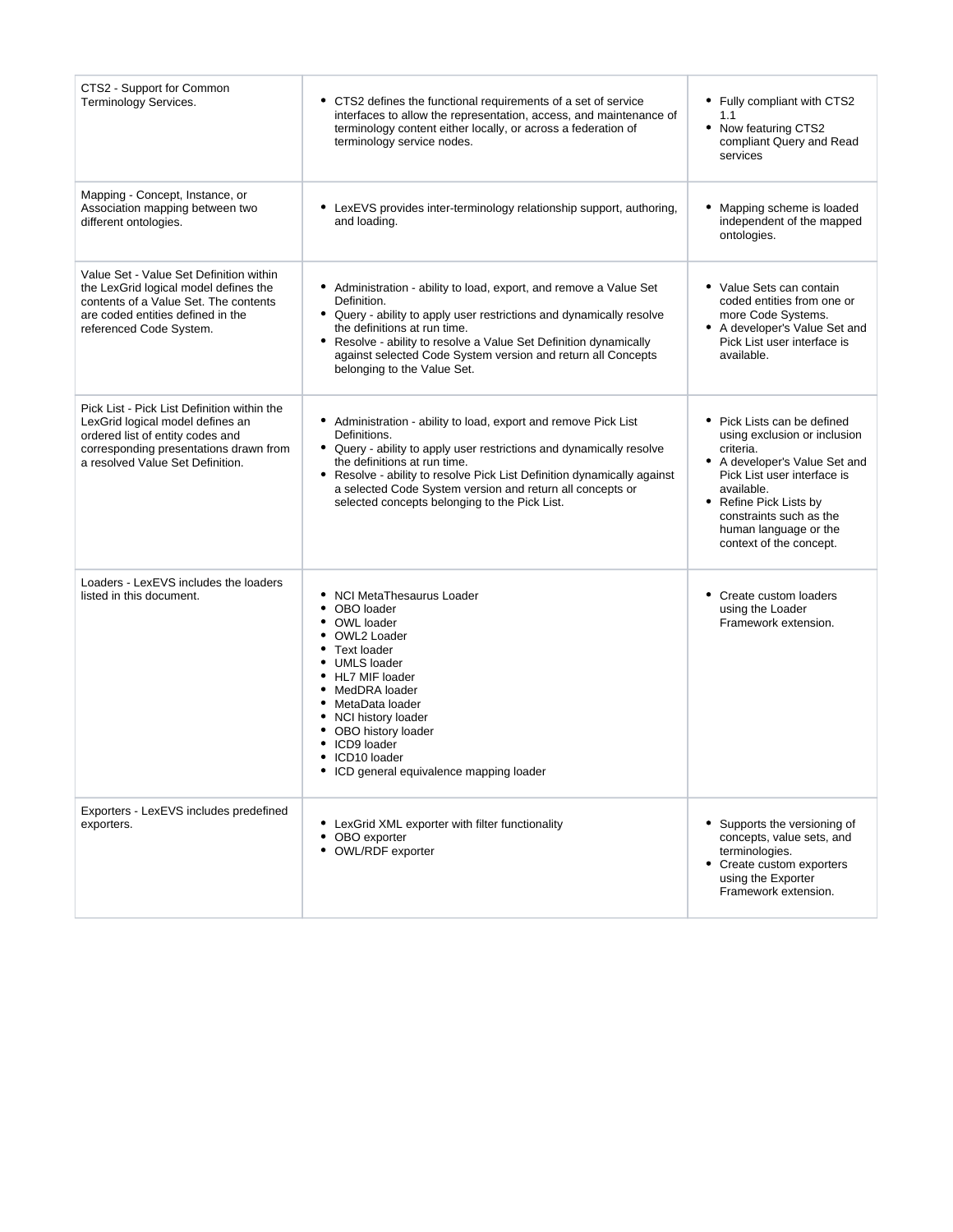| Query - LexEVS provides a set of query<br>services and APIs                                                                                                   | • By Entity - Code Node Set.<br>By association - Code Node Graph.<br>• Concept Domain Query API - provides capability to query Concept<br>Domain available in the LexEVS system and also to query the<br>binding between Value Set and Concept Domain.<br>• Usage Context Query API - provides capability to query Usage<br>Context available in the LexEVS system and also to query the<br>binding between Value Set and Concept Domain in conjunction<br>with Usage Context.<br>• Value Set Query API - provides capability to query Value Sets<br>available in the LexEVS system and also to query the binding<br>between Value Set and concept domain.                                                                                                                                                                                                                                                                                                                                                                                                                                                                                                                                                                                                                                                                                                                                                                                                                                                                                                                | Provides answers to queries<br>concerning the LexEVS<br>system capabilities,<br>terminologies supported,<br>relationship types, search<br>algorithms, and versions.<br>Provides answers to queries<br>concerning terminology<br>properties.<br>٠<br>Supports search based on<br>all concept properties and<br>relationships.<br>• Supports a variety of robust<br>and varied methods for<br>querying the LexEVS<br>system.<br>٠<br>Presents more than one<br>concept at time for<br>comparison purposes.<br>Supports search based on<br>any of a concept's<br>properties or relationships. |
|---------------------------------------------------------------------------------------------------------------------------------------------------------------|---------------------------------------------------------------------------------------------------------------------------------------------------------------------------------------------------------------------------------------------------------------------------------------------------------------------------------------------------------------------------------------------------------------------------------------------------------------------------------------------------------------------------------------------------------------------------------------------------------------------------------------------------------------------------------------------------------------------------------------------------------------------------------------------------------------------------------------------------------------------------------------------------------------------------------------------------------------------------------------------------------------------------------------------------------------------------------------------------------------------------------------------------------------------------------------------------------------------------------------------------------------------------------------------------------------------------------------------------------------------------------------------------------------------------------------------------------------------------------------------------------------------------------------------------------------------------|--------------------------------------------------------------------------------------------------------------------------------------------------------------------------------------------------------------------------------------------------------------------------------------------------------------------------------------------------------------------------------------------------------------------------------------------------------------------------------------------------------------------------------------------------------------------------------------------|
| Web services                                                                                                                                                  | LexEVS CTS2<br>• REST                                                                                                                                                                                                                                                                                                                                                                                                                                                                                                                                                                                                                                                                                                                                                                                                                                                                                                                                                                                                                                                                                                                                                                                                                                                                                                                                                                                                                                                                                                                                                     |                                                                                                                                                                                                                                                                                                                                                                                                                                                                                                                                                                                            |
| Extensibility - LexEVS provides<br>extendability through a pluggable<br>framework for use locally or as<br>contributions to the community via open<br>source. | • The LexEVS APIs, the core APIs, fall into three primary categories:<br>Core services - Includes the LexBIGService.<br>$\circ$<br>LexBIGServiceManager, CodedNodeSet and<br>CodedNodeGraph classes, which provide the initial entry<br>points for programmatic access to all LexEVS system<br>features and data.<br>Service extensions - The extension mechanism provides for<br>$\circ$<br>pluggable features. Current extension points allow for the<br>introduction of custom load and indexing mechanisms;<br>unique query, sort, and filter mechanisms; and generic<br>functional extensions which can be advertised for availability<br>to client programs.<br>$\circ$<br>Utilities - Utility classes, such as those implementing iterator<br>support, are provided by the LexEVS system to provide<br>convenience and optimize the handling of resources<br>accessed through the LexEVS runtime.<br>• caCORE Data Services API: it is a public domain, open source<br>wrapper that provides full access to the LexEVS Terminology<br>Server. LexEVS hosts the NCI Thesaurus, the NCI<br>Metathesaurus, and several other vocabularies.<br>Analytical Grid Service API: uses a version of the LexGRID<br>/LexBIG model, extended to support ISO 21090 Datatypes, and<br>fits for Grid Client Applications.<br>• Data Grid Services API: is a standard caGrid Data service. See<br>caGrid Data Service Documentation and caGrid Data Service API<br>Documentation for more information.<br>• CTS2 API: provides REST based services for QUERY and READ<br>services. | • LexEVS uses an open<br>architecture supporting<br>extensions created by<br>external organizations.<br>The LexEVS code base and<br>documentation of algorithms<br>(including description logic)<br>is open source to support<br>maintenance and<br>extensibility.                                                                                                                                                                                                                                                                                                                         |
| Semantic Web - LexEVS supports the<br>semantic web.                                                                                                           | • OWL/RDF loader and API.<br>• OWL/RDF exporter and API.<br>• OWL/RDF exporter can export an ontology to a triple store, based<br>on Jena 2.6.3.                                                                                                                                                                                                                                                                                                                                                                                                                                                                                                                                                                                                                                                                                                                                                                                                                                                                                                                                                                                                                                                                                                                                                                                                                                                                                                                                                                                                                          | Import and export functions<br>can be executed via APIs,<br>command line, or GUI.                                                                                                                                                                                                                                                                                                                                                                                                                                                                                                          |
| Performance Upgrades                                                                                                                                          | • Large Hierarchy resolutions for large groups of once removed<br>neighbors.<br>• Global search over all terminologies implemented.<br>• Resolution of Value Sets through local persistence option.                                                                                                                                                                                                                                                                                                                                                                                                                                                                                                                                                                                                                                                                                                                                                                                                                                                                                                                                                                                                                                                                                                                                                                                                                                                                                                                                                                       |                                                                                                                                                                                                                                                                                                                                                                                                                                                                                                                                                                                            |